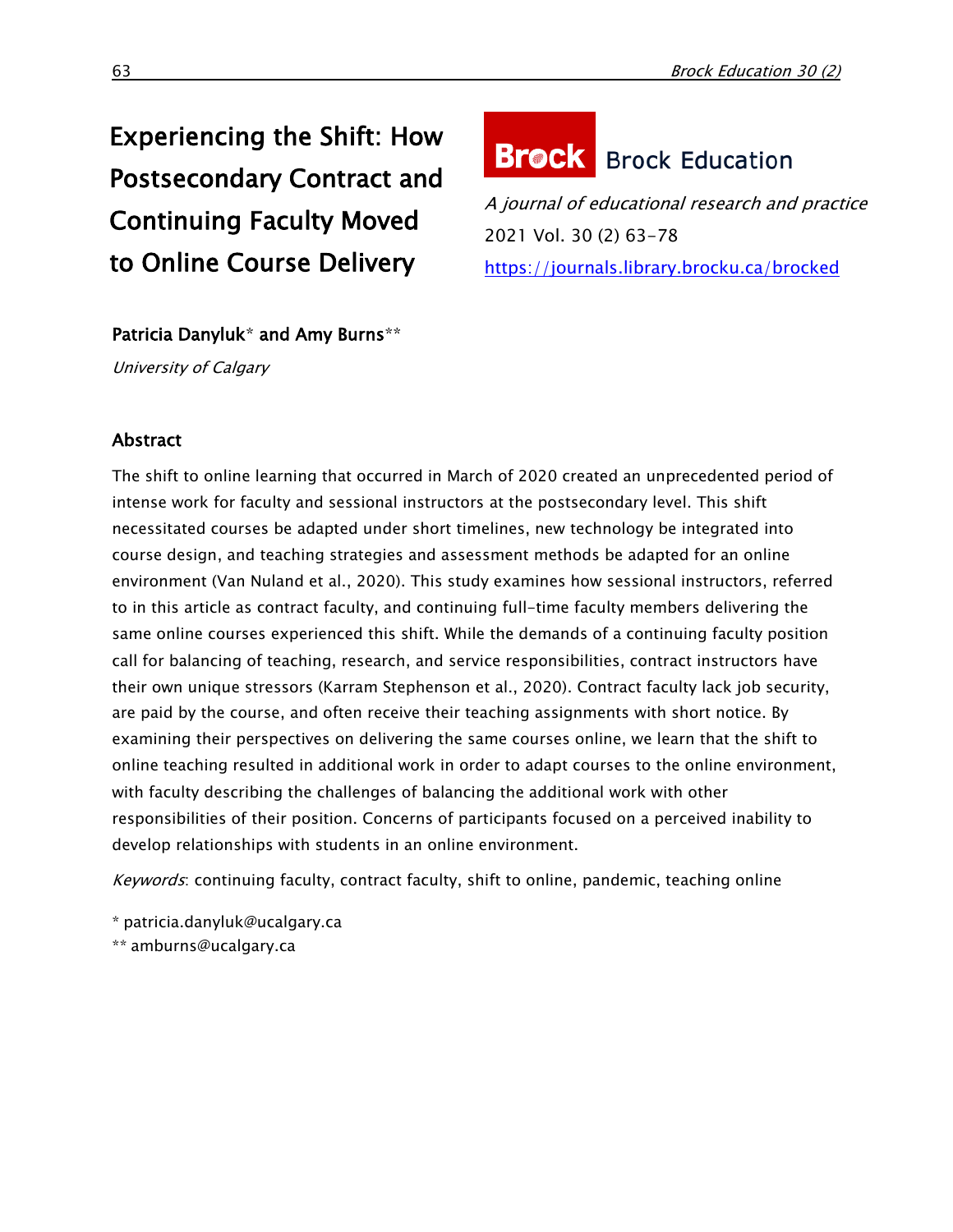#### **Context**

The research reported here was conducted in a university in Western Canada within four undergraduate courses, each originally designed to be conducted face-to-face. Each course was redesigned for the online environment when the need arose due to COVID-19 and, as each consisted of multiple sections taught by a combination of contract faculty and continuing faculty, this redesign was done collaboratively by each instructor group. Table 1 outlines the makeup of each course.

#### Table 1

| Course no. | Duration      | <b>Size</b>  | Faculty involvement                         |
|------------|---------------|--------------|---------------------------------------------|
|            | Year 1 – Fall | 13 sections  | - 4 contract faculty teaching 5 sections    |
|            | 10 weeks      | 520 students | - 5 continuing faculty teaching 8 sections  |
| 2          | Year 1 – Fall | 14 sections  | - 2 contract faculty teaching 2 sections    |
|            | 10 weeks      | 560 students | - 9 continuing faculty teaching 12 sections |
| 3          | Year 2 - Fall | 14 sections  | - 8 contract faculty teaching 8 sections    |
|            | 8 weeks       | 560 students | - 6 continuing faculty teaching 6 sections  |
| 4          | Year 2 – Fall | 19 sections  | - 6 contract faculty teaching 9 sections    |
|            | 8 weeks       | 760 students | - 8 continuing faculty teaching 10 sections |

Breakdown of Courses Surveyed

Note. Each section of the courses taught by continuing and contract faculty had an average of 40 students per course. The courses are standard 39-hour, half-credit courses and are a mandatory part of the degree.

The Faculty in which these courses were taught is one with a relatively long history of online course offerings, meaning that some but not all course instructors would have experience with online education. This experience would be more likely if those teaching also were involved with the delivery of courses at the graduate level, as online delivery was less common at the undergraduate level in which these courses were offered.

When the shift to online learning first occurred in March 2020, all faculty members were supported through a series of online workshops designed to enhance online teaching within the Faculty. These weekly workshops included information and hands-on practice with issues such as using synchronous technology, online assessment practices, and promoting engagement in online environments. Although both continuing and permanent faculty had access to the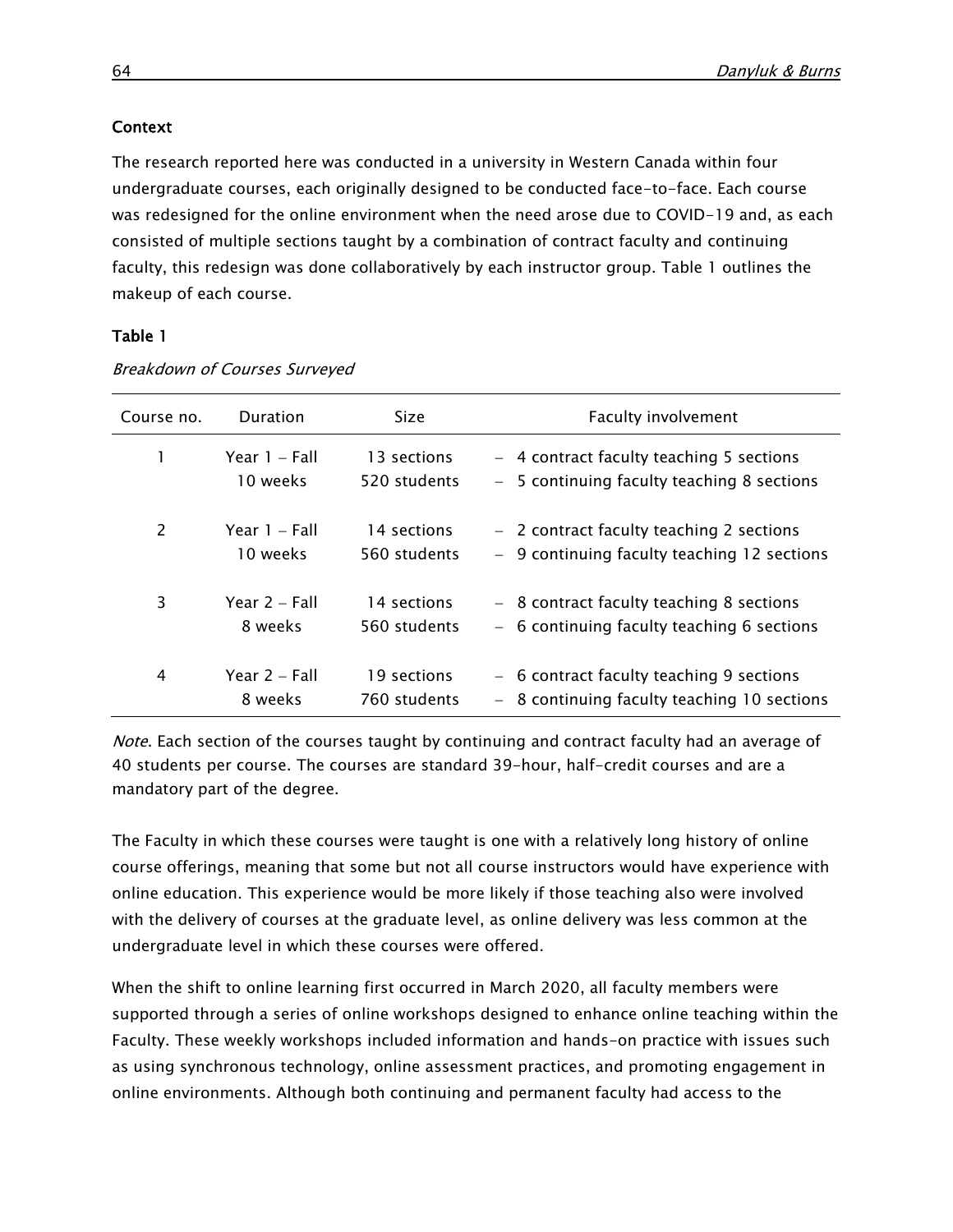sessions, attendance was optional. As each course had several sections and therefore several faculty teaching the course, the common practice was to create a community of practice (Wenger et al., 2002) whereby instructors would meet monthly or in some cases weekly to share approaches, lesson plans, and resources. Each faculty member also had support in the form of one-on-one technology coaching, available upon request. At the university level, faculty could access multi-day workshops that explored online teaching in more depth.

Another important element of the research reported here is the distinction between contract faculty and continuing faculty within the institution where the research took place. While on contract to teach, the contract faculty at the institution reported here are members of the teaching association and are afforded many of the same considerations of continuing, full-time faculty members. Examples of supports open to all contract and continuing faculty include a professional expense fund that is determined based on the number of courses taught as well as access to mental health supports such as counseling; however, these affordances do not extend beyond the length of the contract. Additionally, many of the contract faculty in this study were long-standing retired teachers and principals and had taught various times over several years, often teaching more than one course per semester. Finally, the contract faculty noted here do not hold the requirement for service or research as theirs is purely a teaching role, although many contract faculty have chosen to participate in committees or research teams in the past.

#### Literature Review

Over the last decade there has been a shift towards the use of contract or sessional labour at universities not only in Canada but also in the United States, the United Kingdom, and Australia (Field et al., 2014; Muzzin, 2009). In 2018, the Canadian Union of Public Employees reported that 54% of faculty appointments in Canada were short-term, contract, part-time casual, or temporary. The increasing number of sessional or contract faculty in Canadian universities has been linked to decreased funding for universities (MacDonald, 2013; Rose, 2020). While enrollment in Canadian universities has steadily increased, the number of tenure track faculty positions has not kept pace (Canadian Association of University Teachers [CAUT], 2013; Field et al., 2014; [Karram](https://ir.lib.hiroshima-u.ac.jp/en/journal/HighEduForum/17/--/article/48953) Stephenson et al., 2020). While the role of sessional faculty is to focus solely on teaching, tenure track or tenured faculty must balance responsibilities for teaching, research, and service (Karram Stephenson et al., 2020). Higher percentages of contract faculty are found in social science and humanities fields where they are more likely to teach labourintensive undergraduate courses (Gopaul et al., 2016; Rose, 2020).

Contract faculty are often hired on a course-to-course basis and hold little or no job security (Field & Jones, 2016). In some institutions, contract faculty are eligible for benefits such as health plans, pensions, and leaves of absence under collective agreements (Field & Jones, 2016). They do not, however, have the same level of job security as those in a full-time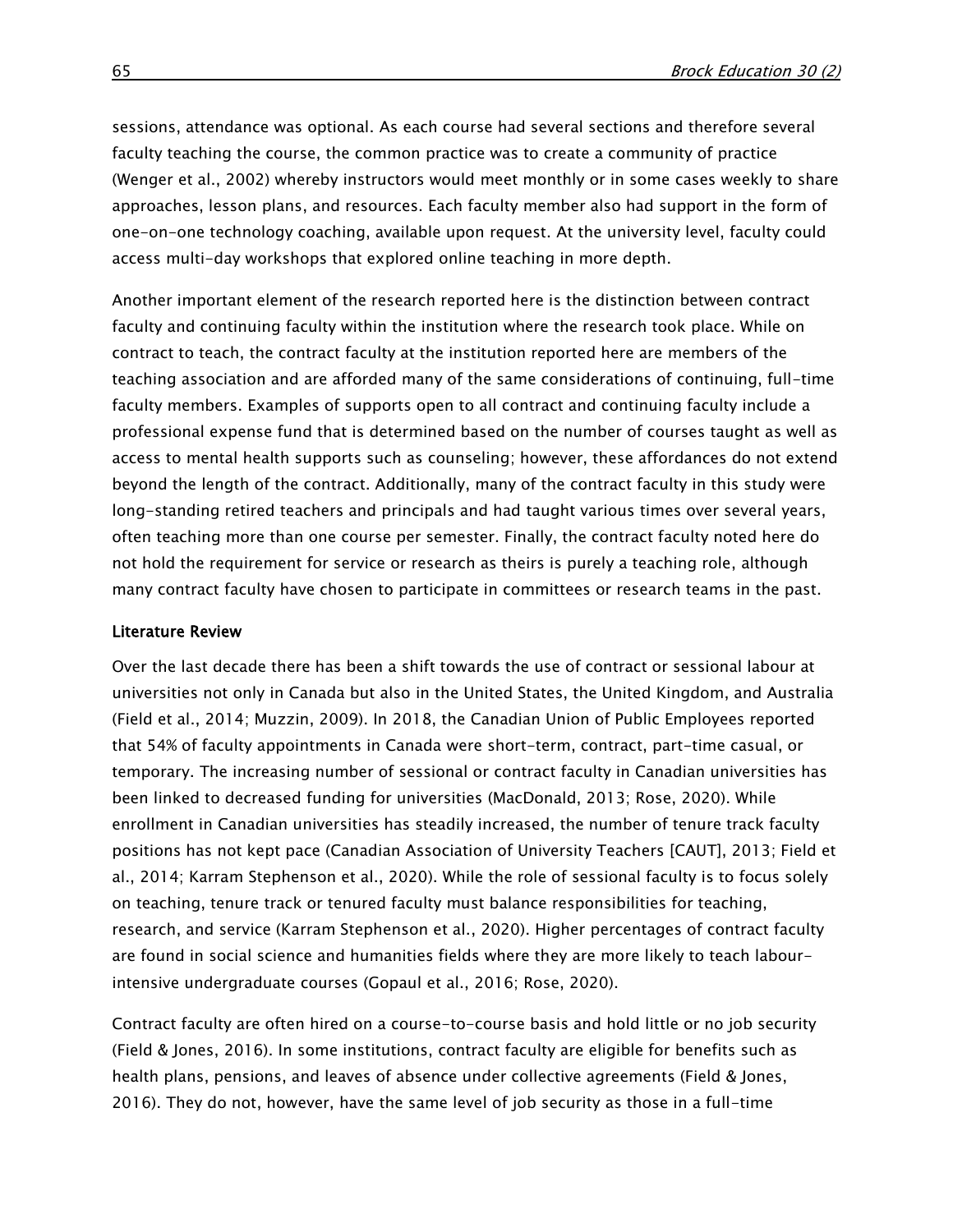academic position. Field and Jones (2016) identified two categories of contract faculty: Classic contract faculty are current or retired professionals who teach to share their knowledge or to enhance their income; precarious contract faculty are those who rely on the income from their sessional teaching and aspire to a full-time academic position. While precarious contract faculty are more likely to be female and hold a PhD, classic contract faculty are more likely to be male and not hold a PhD (Field & Jones, 2016; Field et al., 2014).

Canadian academics report an intensification of their work with increased pressures to secure external funding (Gopaul et al., 2016) and produce high-profile research (Wilton & Ross, 2017). Descriptors such as competitive (Davies, 2016) and cutthroat (Wilton & Ross, 2017) have been used to describe the current academic culture. Among the stressors for full-time faculty are pressures associated with achieving tenure, publishing, increased class sizes, and adapting to new technologies (Pomerance, 2008). Canadian academics report working an average of 50.7 hours per week when teaching and 47.7 hours when not teaching (Gopaul et al., 2016). Achieving work–life balance is a constant struggle, with women academics reporting higher levels of difficulty resulting from additional responsibilities at home (Wilton & Ross, 2017). While full-time faculty report enjoying both teaching and research, they show a slight preference for research over teaching [\(Karram](https://ir.lib.hiroshima-u.ac.jp/en/journal/HighEduForum/17/--/article/48953) Stephenson et al., 2020). The majority of faculty in Canada (94.6%) teach in a classroom or lecture setting [\(Karram](https://ir.lib.hiroshima-u.ac.jp/en/journal/HighEduForum/17/--/article/48953) Stephenson et al., 2020). As of 2018, only 17.8% of full-time professors reported teaching in a computer-assisted learning environment [\(Karram](https://ir.lib.hiroshima-u.ac.jp/en/journal/HighEduForum/17/--/article/48953) Stephenson et al., 2020).

Permanent faculty have the advantage of having better access to support and training for course adaptation to online than contract faculty (Merillat & Scheibmeir, 2016). However, several studies have reported that faculty are reluctant to teach online, viewing it as inferior and as more work than face-to-face teaching (Allen & Seaman, 2010; Chiasson et al., 2015; Panda & Mishra, 2007) with undergraduate faculty demonstrating the greatest resistance to online teaching (Allen & Seaman, 2010). Faculty with more computer experience demonstrate greater acceptance of online teaching (Panda & Mishra, 2007) with positive attitudes towards online teaching increasing steadily (Allen & Seaman, 2010). Faculty with little or no online teaching experience have limited views regarding the types of teaching activities available to them when teaching online. In their examination of perceptions of online teaching Fish and Gill (2009) found that faculty with little or no experience with online teaching believed that suitable teaching strategies for online learning were limited to lecture, case studies, and research. Faculty with more experience teaching online expanded upon those teaching strategies to include group discussions and group work (Fish & Gill, 2009).

Learning how to teach online requires much more than just an understanding of the technology involved (Jackson & Jones, 2019). A positive attitude towards the technology, ability to use the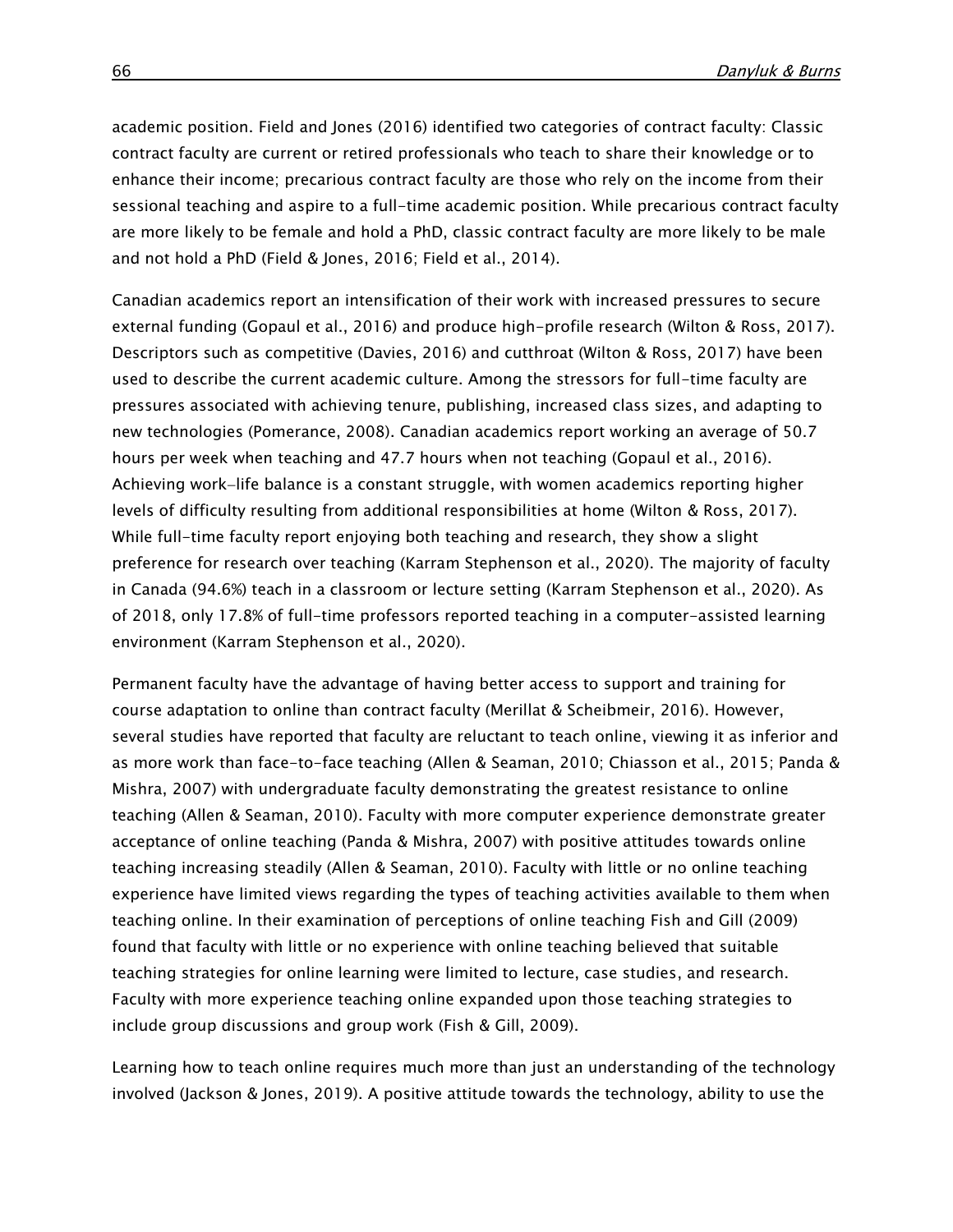technology, and an interactive teaching style enhance the perceived efficacy of the learning for students (Webster & Hackley, 1997). Students in online courses describe experiencing a sense of community in the course as being connected to positive perceptions of the course (Jackson & Jones, 2019). Student engagement is enhanced by activities such as icebreakers, collaborative work, peer presentations, and peer review of assignments (Bolliger & Martin, 2018). Teaching online requires a shift in the cognitive, management, and affective roles of the facilitator (Coppola et al., 2002). In a study of changes that occur when faculty shift to online teaching, Coppola et al. (2002) found that in addition to involving deeper cognitive complexity, online teaching demanded more attention to managerial functions such as attention to detail, as well as consideration of the affective dimension of learning which includes new ways to express emotion in the online learning environment. The most successful online teachers are those who not only understand the technology but also enjoy using it (DiPietro et al., 2008). In their examination of award-winning faculty online teaching practices, Martin et al. (2019) found that such faculty consider learner needs and interaction in their course design, use a variety of assessment strategies, and provide timely responses and feedback to students.

The shift to online learning in March 2020 resulted in additional work for those teaching online. New technologies requiring professional development were introduced through online webinars designed to support online teaching (Van Nuland et al., 2020). The degree of the challenge for teacher educators shifting to online learning depended on how familiar they were with online teaching. For those who had previous experience teaching online, the challenge was not as great as for those who had never delivered an online course (Van Nuland et al., 2020). For contract faculty, full-time faculty, and students who had older computers, this necessitated upgrading to computers that had audio and video capabilities (Van Nuland et al., 2020). Contributing to the complexity of the shift to online learning was a growing awareness that additional attention needed to be placed on student wellness during this period (Burns et al., 2020; Hill et al., 2020). The isolation resulting from the shift to online learning impacted productivity, creativity, and mental well-being of students and faculty members alike (Goedegebuure & Meek, 2021). Working, learning, and caregiving from home made finding quiet, uninterrupted space a rarity, further enhancing the inequities experienced amongst faculty members (Metcalfe, 2021).

#### Methodology

This study draws upon a scholarship of teaching and learning (SoTL) framework as the study sought to better understand how contract and full-time faculty experienced the shift to online learning and how they could be best supported in their online teaching. The purpose of engaging in SoTL is to improve student learning and educational quality (Poole & Simmons, 2013). In an examination of the challenges of SoTL, McKinney (2009) defines "SoTL as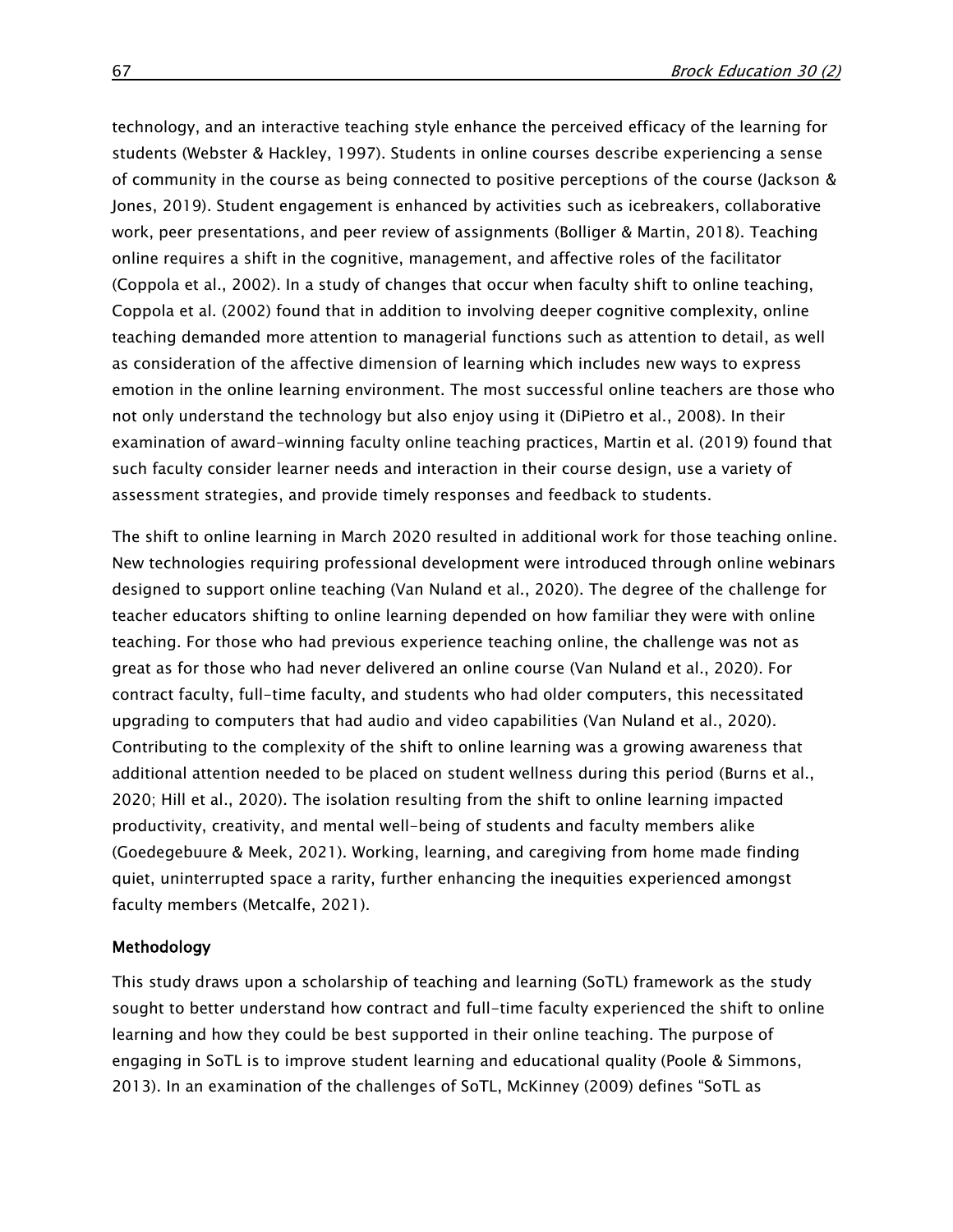systematic reflection and study on teaching and learning made public" (p. 38). By engaging in research about teaching, the scholarship of teaching and learning acts as a bridge between the research and teaching (Hutchings et al., 2013).

This research study was designed using a case study methodology (Stake, 2006), whereby four courses taught in the fall session of 2020 at a university in Western Canada were considered a case. The case study employed allowed for an in-depth examination of the four courses and was bound by three factors. First, each of the courses was originally designed to be taught in a face-to-face format and was required to be retooled for the online environment. Second, each course was taught by a mixture of both continuing and contract faculty. Finally, each course was offered between September and December 2020.

The four courses chosen for this case study were delivered at the undergraduate level of a postsecondary professional program. Each of the courses consisted of multiple sections, each following the same course outline with consistent assignments, rubrics, and number of scheduled synchronous sessions. As per the standard set within the undergraduate Faculty under investigation, each of the four courses had four synchronous sessions per section and a total of three assignments, making the number of contact hours and workload expectations very similar across the groups. Additionally, all contract faculty and continuing faculty delivering the courses had the freedom to add additional resources and synchronous sessions to their delivery of the course as they believed appropriate.

After institutional ethics were received, data were gathered through an online survey using Qualtrics, document analysis of the four course outlines, and a review of the literature. Using Qualtrics ensured that all responses were anonymous and could not be linked to a specific participant, although participants were asked if they were contract or continuing faculty to ensure comparisons could be made. The invitation to participate in the survey was sent out by the program office. The survey link was sent to the 20 contract faculty and 28 continuing faculty responsible for course delivery of the four courses during the fall session. A total of 20 responses were received, representing a 41% participation rate.

#### Limitations

As the majority of the responses were from sessional or contract instructors and only four (or 20%) of the responses received were from continuing faculty, the findings should be read in light of the unequal distribution. As a result, it difficult to compare and contrast responses except in a generalized manner.

#### Data Analysis

The survey responses were analyzed by the researchers to determine consistent themes through the responses as well as comparisons between contract and continuing faculty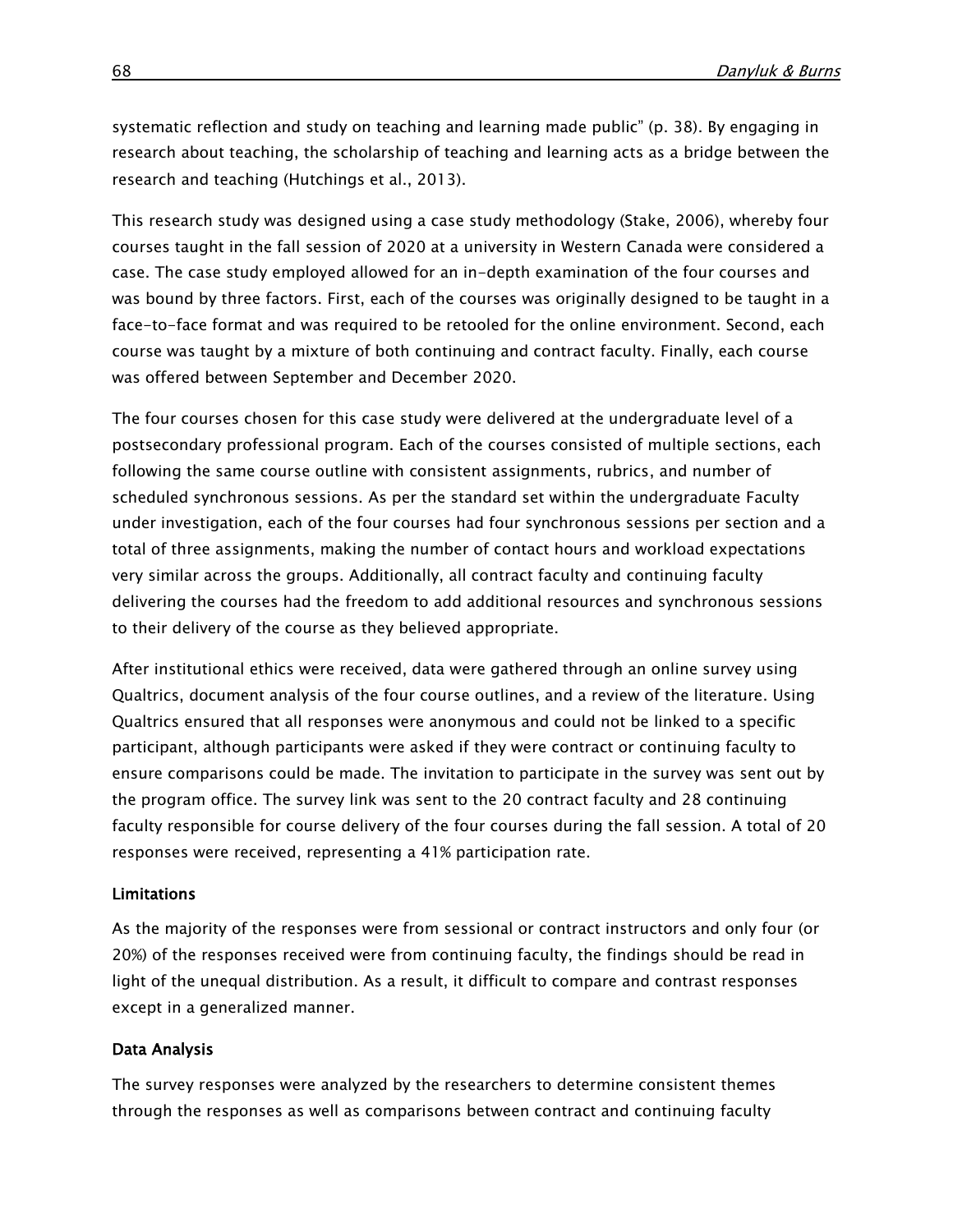responses. Survey data were both numerical, using a Likert-type scale and text-based. To ensure an accurate description of participant experiences, all text-based data were coded and included in the percentages provided by the numerical data. Given the types of questions asked in the survey instrument, although a number of questions asked for numerical responses, all data were treated as qualitative insofar as no statistical methods were applied outside of determining the mean. The four course outlines associated with each course were also analyzed thematically. In each, commonalities and differences in the manner in which the online environment was addressed were noted and were found to highlight various ways in which faculty addressed the change in the teaching modality from face-to-face to online.

#### **Results**

From the survey data, course outlines, and literature, the researchers identified four consistent themes: the challenges of teaching online, the perception of an inability to develop relationships with students, adaptations to courses by instructors, and the advantages of teaching online.

Fifty percent of the respondents described the shift to online learning as being moderately challenging, citing issues such as course redesign and modifications to pedagogical practice as creating additional work. One respondent described the process of shifting a face-to-face course to online as requiring a "huge investment of time" while another described "increased preparation time." Fifty percent of respondents described having taught online before or having completed a portion of their graduate studies online, making them familiar with the technical aspects of online teaching. In their response, 63% described concern about building relationships with students in an online environment. Respondents described building relationships with students in an online environment as more challenging than in a face-to-face course, with one indicating "I believe the key to teaching is establishing honest strong relationships with my students. It is difficult to develop these relationships in an online environment" and another indicating that they found it "more difficult to develop relationships and model teaching strategies beyond the ones that are suited to an online environment."

#### Challenges of Teaching Online

Participants described the shift to online teaching as being more time consuming than face-to face in the classroom teaching. Fifty-seven percent of the responses from contract faculty indicated they found teaching online to be more work. From the continuing faculty responses, 50% described teaching online as being more time consuming. In an attempt to build relationships with students, respondents increased efforts to connect through written contact in the form of email and written descriptions of expectations, with one sessional instructor stating, "I found that I needed to be in contact with my students more often and it was tough to know if I was connecting. Also, there was a great amount of 'written' explanation that was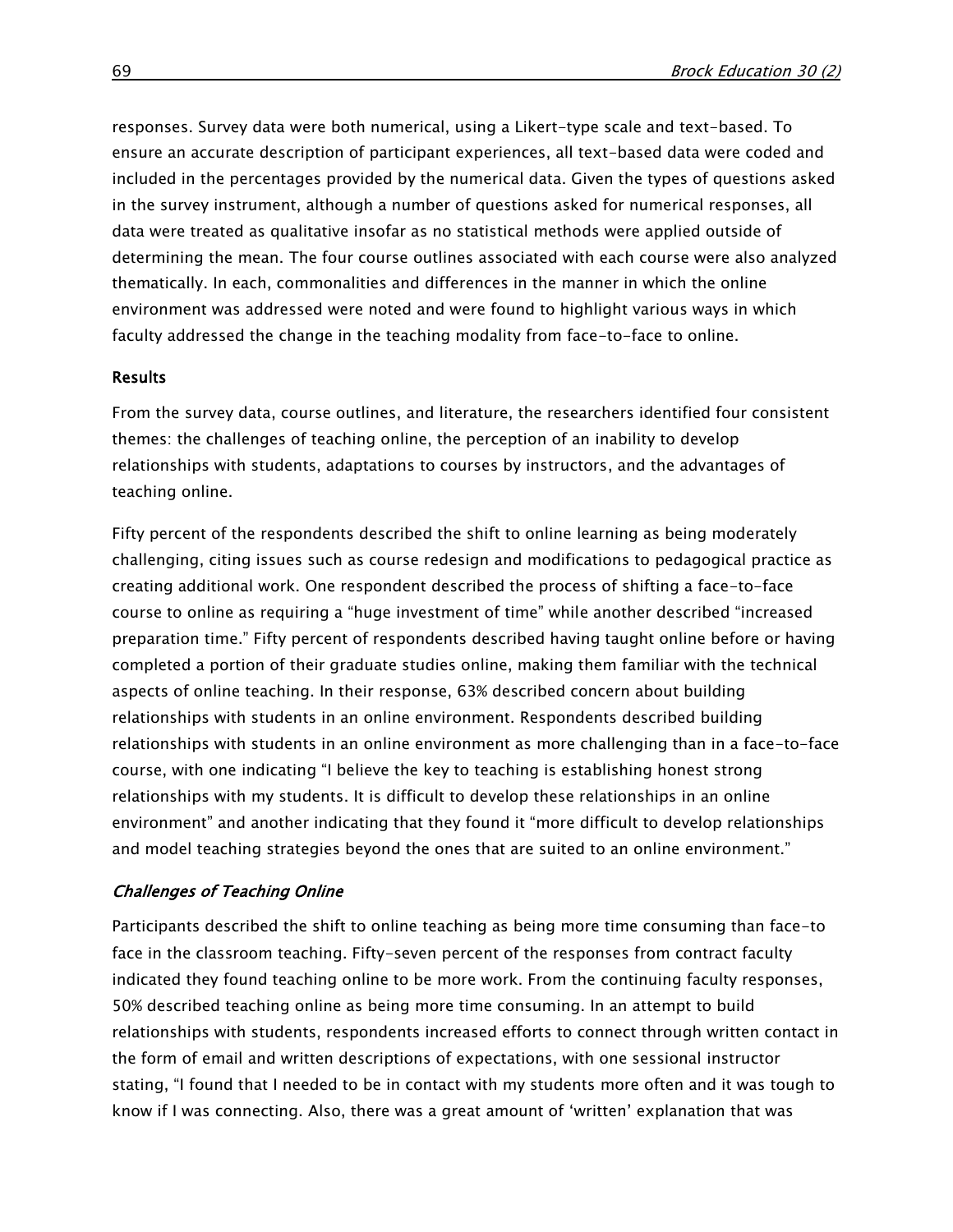required that would of course been easier in a face-to-face class." Consistently, a faculty member identified online teaching as more work and described the need to stay connected with students as time intensive: "I try to be super accessible and responsive to students, but without regular in-person classes my email volume has quadrupled. Additionally, the online discussion is time intensive—valuable and meaningful—but just takes more time." This challenge of increased time taken to facilitate student discussion in the online environment was supported by the analysis of the course outlines. Each of the four courses examined required students to provide some form of written discussion, be it in the form of blogs or discussion posts, either in large or small groups. This reliance on written discussion appeared within the course outlines to replace the in-person conversation that would normally occur in a face-to-face course and would both add to the richness of the online environment but also impact the workload significantly for faculty attempting to engage in all of the conversations happening in text form.

Contract faculty were much more likely to indicate they had added additional synchronous sessions to the course, with 67% of the contract faculty indicating they had added an additional synchronous session and none of the continuing faculty respondents indicating they had done so. Those who indicated they had added additional synchronous sessions to their course did so because they felt students would benefit from the increased connection with their classmates and their instructor. One instructor noted, "students have so many questions, and also are hungry for connection with both each other and the Instructor," with another stating they offered weekly synchronous sessions, more than three times the number in other course sections. The latter participant indicated, "I offered weekly optional Zoom sessions in order to support students with their ongoing assignments, and to discuss any of their concerns or suggestions. I also offered to Zoom meet with my students during any other scheduled group work time or if they had individual questions." Two contract faculty described using synchronous sessions to reduce issues of inequity by providing additional support for students who were struggling: "The best part of teaching online is that I can meet privately with students in Zoom when they need extra help" and another suggested,

I connect with my students with diverse learning needs more frequently because I have the time. They are not singled out in an online class because we can meet privately. The confidentiality of learning needs of each students is important and it is very easy to have a quick Zoom session in private to address their learning difficulties and help them one on one.

Along with the additional synchronous sessions, respondents described adding additional breakout sessions for students to discuss course content or to work on a group project, as well as additional virtual office time for students to ask questions about assignments. Eighty-three percent of contract faculty responses indicated they had added additional resources such as articles, links to resources, new items, and Google documents. Only 50% of continuing faculty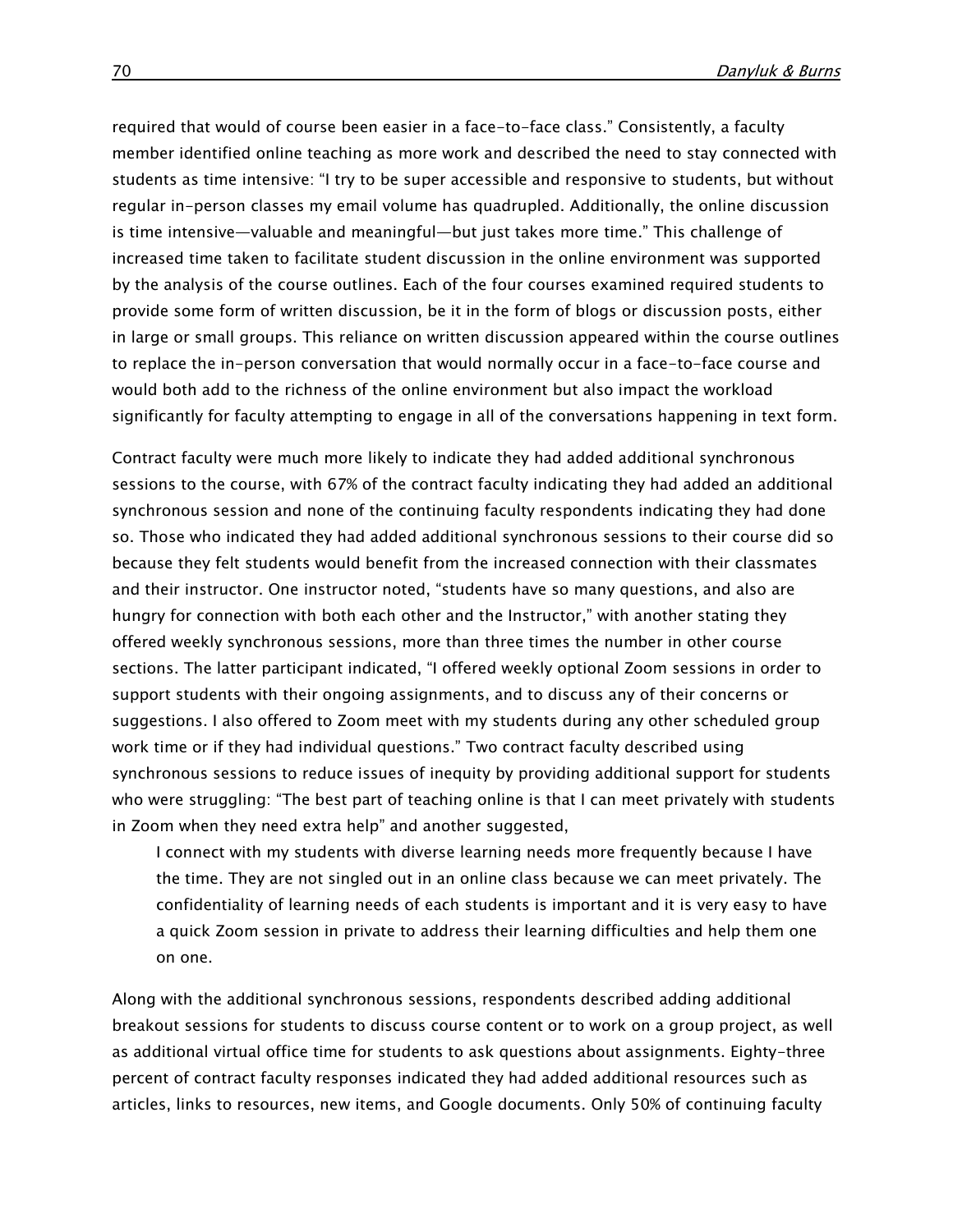indicated they had added supplemental resources to the course. Several respondents referred to creating videos in which they described an upcoming assignment or provided a lecture on course content. Those who did not add additional resources to their course indicated that they decided not to do so out of concern for student workload. One respondent indicated that they had "removed some of the readings and revised discussion times to be less in this pandemic environment because students are over-Zoomed and experiencing screen fatigue."

Continuing faculty respondents were more likely to indicate that they found it more challenging to balance online teaching with research, writing, and committee and grant work. Sixty-seven percent of full-time faculty described it as more difficult, while none of the contract faculty indicated that they did. Interestingly, one contract faculty member indicated "I would like to be more involved in research and committee work, but this does seem to be an option as a sessional instructor."

Faculty members described devoting additional time to online communication and student wellbeing, leaving less time for other responsibilities. Having to adapt planned research to online environments was described by faculty as making the task of balancing responsibilities more challenging.

#### Developing Relationships With Students

Respondents described the most negative aspect of teaching online as being the inability to connect with students, referring to feelings of being "disconnected" or "out of touch" and frustrated over the inability to get to know students and connect with them through a class discussion or an individual conversation. The feeling of disconnection extended to time spent in synchronous sessions, with one respondent indicating there was a "lack of feedback from students during Zoom sessions" and another stating, "I catch myself talking to a computer not knowing if anyone is listening or understanding." Others described the inability to see body language and facial expressions as a disadvantage that contributed to a sense of frustration with the inability to read the room and adapt accordingly. For some contract faculty, being around students was their impetus for teaching, with one respondent expressing a sense of loss resulting from the isolation: "Not being with the people in the room. I REALLY miss that. I don't HAVE to teach so I'm doing this because I want to." Similarly, another contract faculty expressed disappointment about "Not being able to share lived experience with my students, and them not benefitting from that kind of community."

Interestingly, each of the course outlines analyzed in this study continued to discuss the importance of the learning community and noted the expectation of students to engage meaningfully in discussion and inquiry. This was likely due to standard language required of course outlines to describe the importance of class participation but notably this language still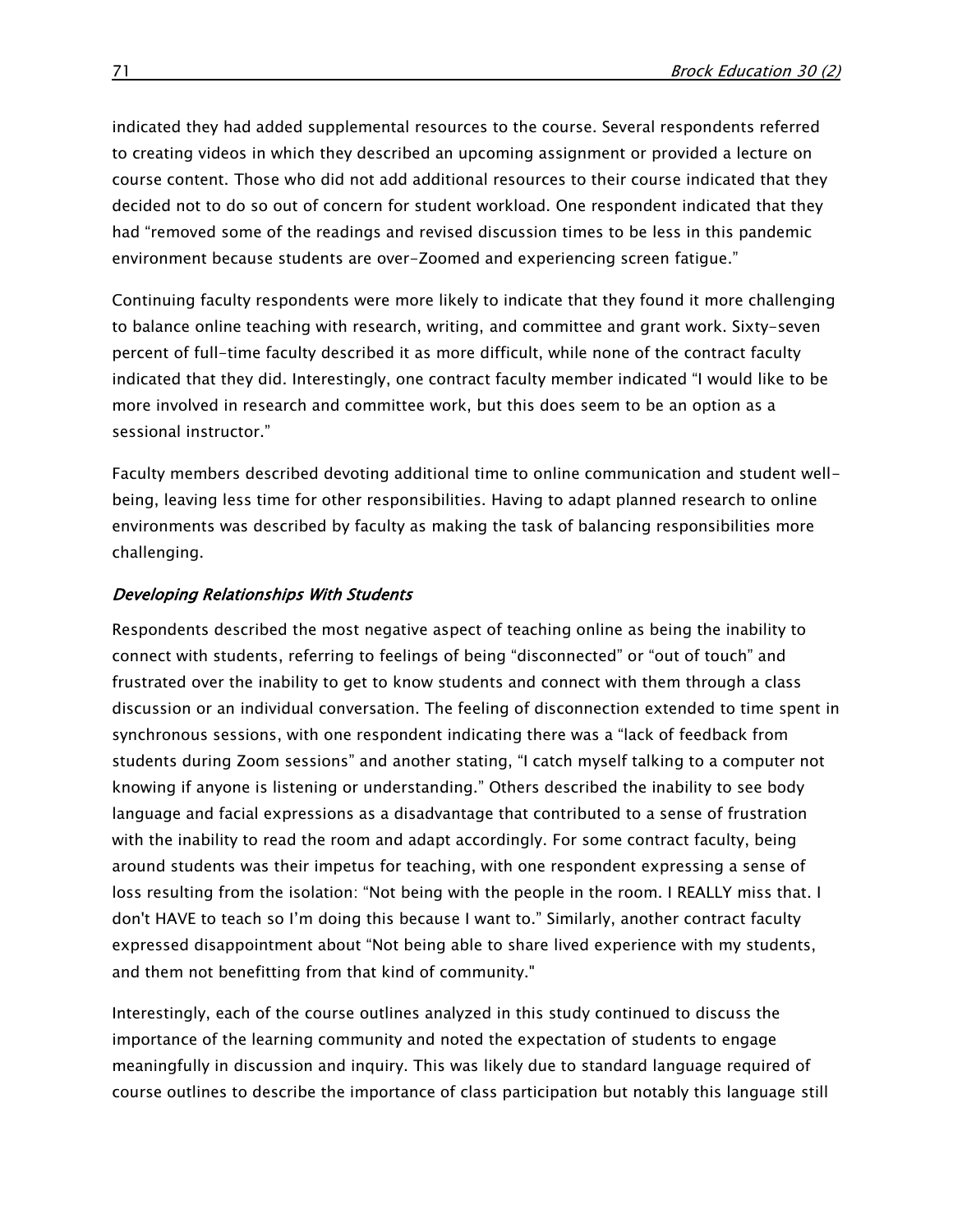held true in the online environment as evidenced by the assignments presented in each course. All four courses still required students to complete group tasks and to engage in learning communities of various sizes and configurations.

The need to remain a part of a vibrant learning community, however, did not negate the concern many faculty had for student well-being. As each of the courses was delivered during the pandemic, several respondents described concern for student mental health during the time of social isolation, with one indicating frustration over the inability to recognize that not all students have equal access to supports:

Student fatigue, declining mental health and well-being of students and instructors, and the fact that course expectations remain the same and not being really responsive to students' needs and many personal challenges (e.g., social isolation, smaller support networks, disconnection from family and friends, home schooling, loss of income, living conditions that don't accommodate online work, etc.).

#### Advantages of Teaching Online

Respondents also described the positive aspects of teaching online as offering freedom and flexibility for both faculty and students. Fifty percent of the respondents described appreciating online teaching because of flexible timelines. Twelve percent of respondents indicated that the opportunity to teach online made them feel safer than they would have if they were teaching face-to-face during the pandemic. Twenty-five percent of respondents indicated they appreciated online teaching as it meant they did not need to commute to the workplace. Twenty-five percent of the respondents indicated they recognized the potential of online teaching, describing it as "wide open for growth" and an opportunity to "explore new methods of teaching and learning." Another respondent envisioned the potential of online teaching and learning for collaborations, "locally, regionally, nationally, and internationally." In what follows, these findings are further explored.

#### **Discussion**

From the results of this study, it is clear that both contract faculty as well as continuing faculty who shifted their courses from face-to-face delivery to online found the shift moderately challenging, necessitating additional time-intensive work. While 57% of contract faculty indicated the shift was more work, only 50% of continuing faculty did. This difference may be related to varying levels of experience with online teaching. While the majority of continuing faculty within this program have experience teaching online, the contract faculty may have had less experience teaching online, which may account for the difference (Panda & Mishra, 2007). Many of the continuing undergraduate faculty were required to learn how to teach online during the previous 5 years when a blended delivery program was added in order to meet the needs of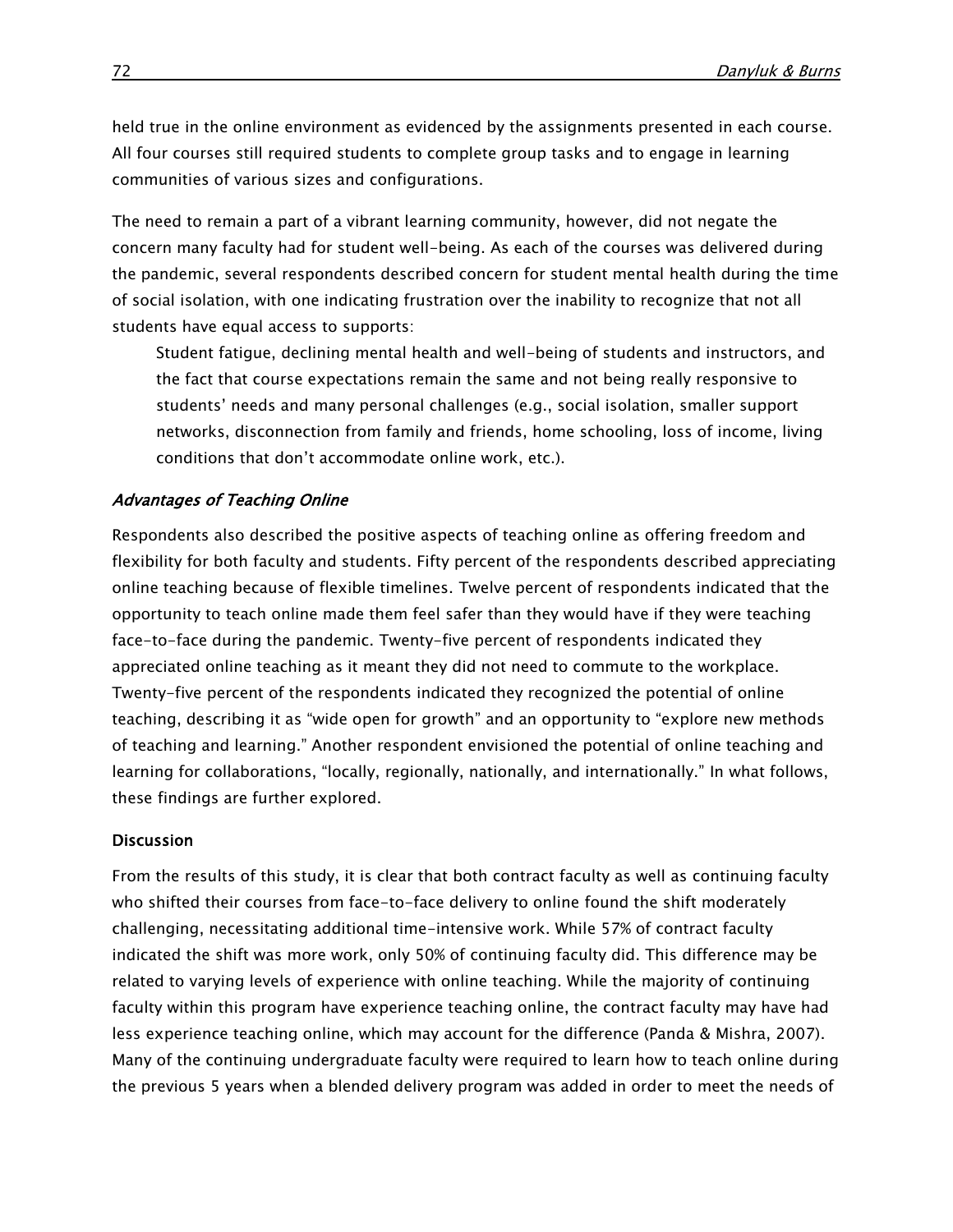students living at a considerable distance from the university. Consistent with Allen and Seaman (2010), Chiasson et al. (2015), and Panda and Mishra (2007), there is a contingent of faculty who prefer to teach face-to-face, viewing the online experience as being of a lesser quality and requiring more preparation time.

Among the greatest challenges reported was that of building relationships with students in an online environment. Several respondents indicated they had felt disconnected from their students and that they had been unable to create a relationship of trust. Contributing to the sense of being disconnected was frustration over a lack of student feedback during the synchronous sessions due to the inability to see student reactions. Synchronous sessions can be used for a multitude of purposes but perhaps one of the more important is creating a sense of community in the classroom (Jackson & Jones, 2019). This can be accomplished through interactive activities such as icebreakers and collaborative activities such as peer presentations and peer review (Bolliger & Martin, 2018). This, however, leaves less time for the instructor to convey content through lecture. Alternative solutions may reside in creating videos or podcasts wherein course content is communicated to students, leaving synchronous sessions for relationship building, clarifications, and questions about the content.

One of the more interesting findings of the study was that 67% of the contract faculty added additional synchronous sessions to the course while none of the continuing faculty did. One of the contract faculty described tripling the number of synchronous sessions in order to support students. While each of the courses were designed with four synchronous sessions, some of the responses indicated that students appreciated additional sessions because they were experiencing the effects of isolation due to the pandemic. What is the ideal number of synchronous sessions for a 10-week course? Where is the line between providing support for students through additional synchronous sessions and contributing to online fatigue and feelings of being overwhelmed resulting from the additional sessions? This balance becomes more challenging when one considers that students are simultaneously taking five courses during which they are also meeting to complete group tasks, thereby increasing their time spent online. As continuing faculty were more likely to be teaching several online courses during the time, they may have had additional insight into the work levels of students in other courses and may have been reluctant to contribute to that by adding additional synchronous sessions. Another contributing factor to continuing faculty not adding additional synchronous sessions may be the additional stressors they were experiencing at the time, including pressure to publish and complete service responsibilities, making them less likely to want to increase their own workload by additional synchronous sessions (Pomerance, 2008).

The majority of the contract faculty who responded to the survey would be described as classic contract as opposed to the precarious contract (Field & Jones, 2016) as the Faculty in which this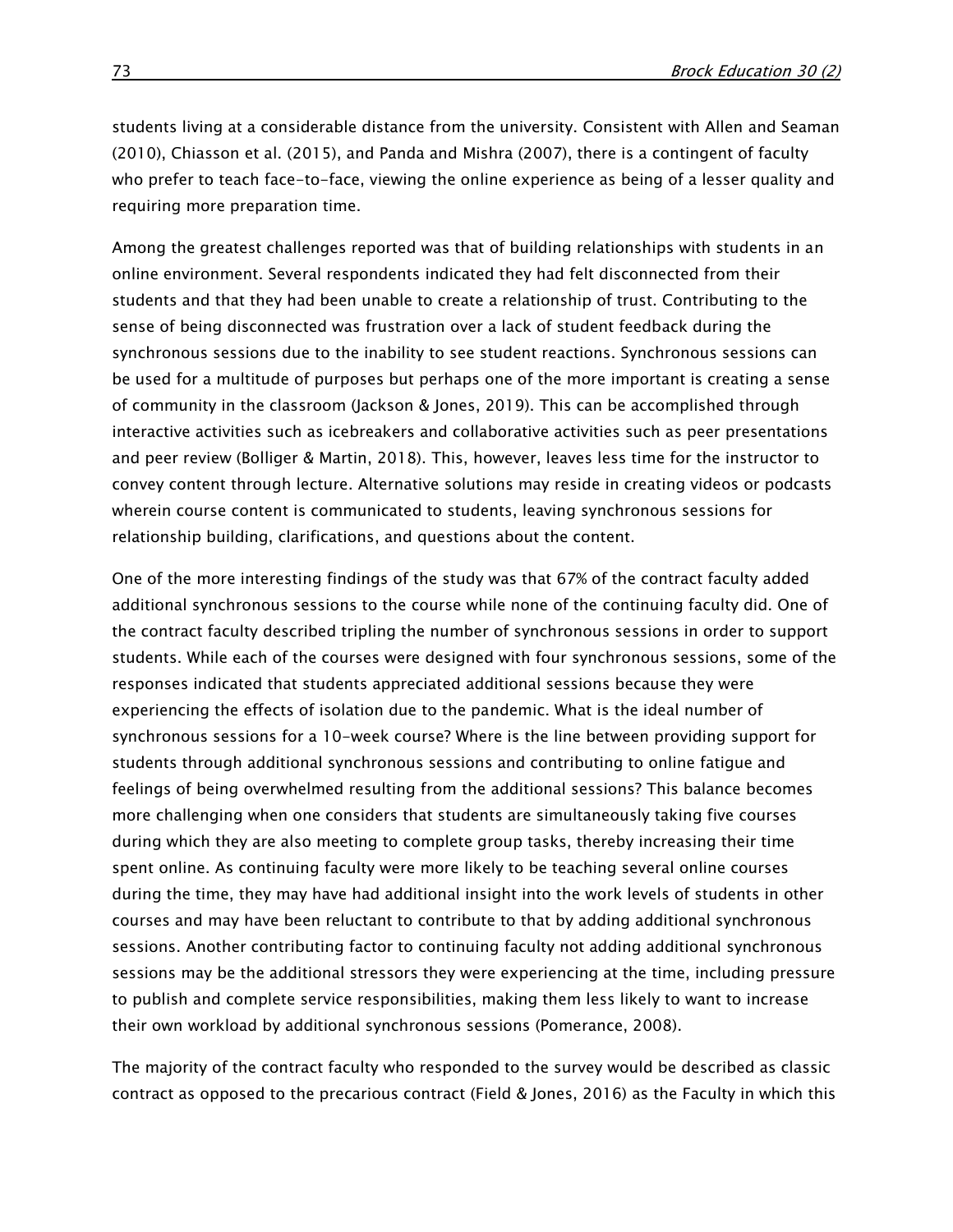research took place employs only a small number of precarious contract faculty. While continuing faculty would have been responsible for teaching several courses at a time, contract faculty would likely be teaching only one or two at a time. This context may provide additional insight into the reasons why additional synchronous sessions were more likely to be added by contract faculty. Classic contract faculty teach because they enjoy sharing their knowledge and spending time with students (Field & Jones, 2016). In addition, many classic contract faculty are made up of retired professionals who teach because they want to experience a sense of community found in a face-to-face teaching; online teaching may not have met that need. Adding to the lack of community is the likelihood that contract faculty may themselves struggle with a sense of isolation and adding additional synchronous sessions may have helped to alleviate that. It is also likely that classic contract faculty experiences with communities of learning and online teaching in schools prior to teaching at the university may have led them to expect more frequent student interaction. In light of our growing awareness of the experiences of isolation and loneliness experienced by faculty and students during the pandemic (Goedegebuure & Meek, 2021), increased online engagement may be a welcome antidote for some and an additional burden for others. Interestingly, two contract faculty described adding individual synchronous sessions as a way of supporting struggling students or students experiencing learning difficulties. The confidentiality of such sessions means that the student would not be singled out in front of the class, making the online environment a more equitable one for students who require individualized one-on-one support.

While both contract faculty and continuing faculty added resources to the course, contract faculty were more likely to do so. As continuing faculty were more likely to have designed the course, it is possible that they saw the course as being significantly robust so as to not necessitate additional resources. Additional resources that were added included articles, links to resources, new items, and Google documents. It appears that Google documents were used for group work but also provide the additional benefit of allowing the instructor to offer formative feedback to assignments in progress.

One contract faculty member indicated that they would like to be invited to participate on committees and research teams even though it was not an expectation of their role and it is possible that others share in this desire. Continuing faculty may be reluctant to invite contract faculty to take on additional responsibilities outside of their role when in fact, contract faculty may welcome the opportunity. The danger in doing so lies in how the invitation is perceived by the contract faculty member. Any such invitation would need to explicitly indicate that such participation is not an expectation of contract faculty.

The pandemic brought an intensive period of work for contract as well as continuing faculty (Goedegebuure & Meek, 2021). The results of this study make it clear that the perceived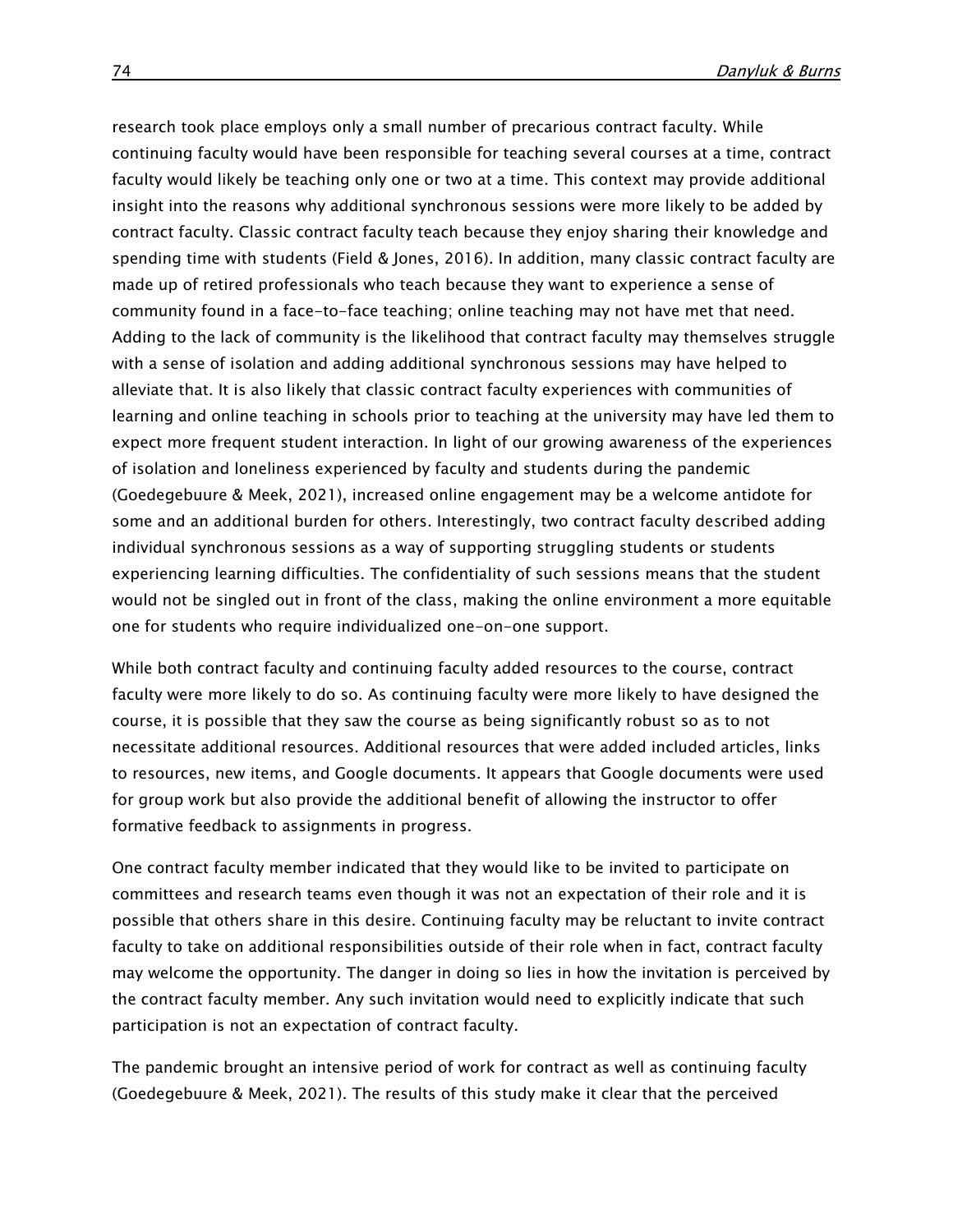advantages to online teaching were experienced by both contract faculty and continuing faculty in a similar way, although contract faculty added more frequent student interaction to their courses. Responses described a new sense of freedom and insight into the potential of online learning. In addition, respondents expressed a new appreciation for the flexibility of being able to work from home. While students may have appreciated additional contact provided by contract faculty through additional synchronous sessions, questions remain about when too much support via synchronous sessions contributed to a feeling of being overwhelmed, Zoomed-out, or fatigued by the workload. Through professional development on teaching strategies suitable for online teaching, we can contribute to the efficacy of online learning for students as well as enhance faculty perceptions of online teaching.

#### Conclusion

As academics, we require personal interaction to do our best work. Nothing can replace the informal discussions with colleagues that not only combat social isolation but also spark creativity (Metcalfe, 2021). From this study we can conclude that issues around creating a sense of community in the classroom are one of the more significant challenges experienced by faculty. While synchronous sessions can be used for activities that contribute to relationship building, doing so leaves less time for faculty to convey course content. By providing technical support for faculty to convey course content through videos or podcasts, the limited time available for synchronous sessions may be focused on creating supportive relationships with students.

The pandemic has increased our awareness of issues of inequity in our society. These inequities extend to the differences between benefits and responsibilities of contract faculty and continuing faculty. Yet these inequities are put aside in the context of our care and concern for student wellness. While most contract faculty increased the amount of synchronous sessions provided to students, they were careful to make sessions one-on-one or optional. Adding additional synchronous sessions resulted in additional work for the contract faculty. At the same time, many continuing faculty chose not to increase the number of synchronous sessions, fearing that students may perceive extra sessions as an additional burden. Perhaps, the question of whether to add additional synchronous sessions requires student input. The pandemic has thrust us into online learning, with limited opportunities to ask students what works best for them.

While the pedagogy of teaching online continues to evolve, there is a need for professional development to expand both contract and continuing faculty's repertoire of teaching strategies suitable for online learning. The researchers plan to examine powerful teaching strategies in online environments as a next step.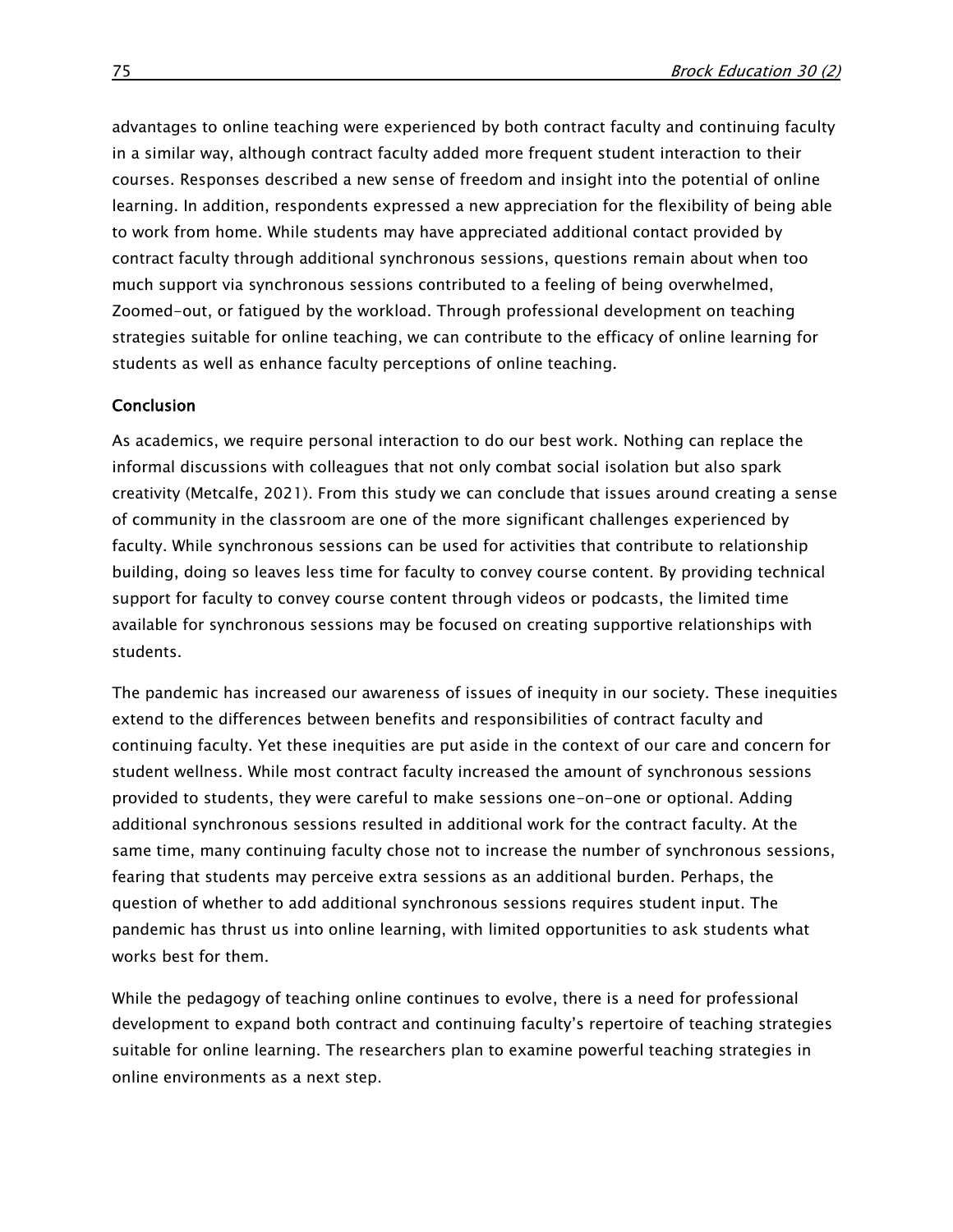#### References

- Allen, I. E., & Seaman, J. (2010, January). Learning on demand: Online education in the United States, 2009. Babson Survey Research Group. <https://files.eric.ed.gov/fulltext/ED529931.pdf>
- Bolliger, D. U., & Martin, F. (2018). Instructor and student perceptions of online student engagement strategies. Distance Education, 39(4), 568-583. <https://doi.org/10.1080/01587919.2018.1520041>
- Burns, A., Danyluk, P., Kapoyannis, T., & Kendrick, A. (2020). Leading the pandemic practicum. One teacher education response to the COVID-19 crisis. *International Journal of E-*Learning and Distance Education, 35(2). <http://www.ijede.ca/index.php/jde/article/view/1173>
- Canadian Association of University Teachers. (2013). CAUT almanac of post-secondary education, 2012-2013. [https://www.caut.ca/docs/almanac/2012-2013-caut-almanac](https://www.caut.ca/docs/almanac/2012-2013-caut-almanac-of-post-secondary-education-in-canada.pdf?sfvrsn=0)[of-post-secondary-education-in-canada.pdf?sfvrsn=0](https://www.caut.ca/docs/almanac/2012-2013-caut-almanac-of-post-secondary-education-in-canada.pdf?sfvrsn=0)
- Chiasson, K., Terras, K., & Smart, K. (2015). Perceptions of moving a face-to face course to online instruction. Journal of College Teaching & Learning,  $12(3)$ ,  $231-240$ . <https://doi.org/10.19030/tlc.v12i3.9315>
- Coppola, N. W., Hiltz, S. R., & Rotter, N. (2002). Becoming a virtual professor: Pedagogical roles and ALN. Journal of Management Information Systems, 18(4), 169-190. <https://doi.org/10.1080/07421222.2002.11045703>
- Davies, W. (2016). The limits of neoliberalism: Authority, sovereignty and the logic of [competition.](http://www.uk.sagepub.com/books/Book240650?seriesId=Series694&fs=1#tabview=title) SAGE.
- DiPietro, M., Ferdig, R. E., Black, E. W., & Preston, M. (2008). Best practices in teaching K-12 online: Lessons learned from Michigan Virtual School teachers. Journal of Interactive Online Learning, <sup>7</sup>(10), 10-35. <http://iols.gmu.edu/assets/761/Article2e.pdf>
- Field, C. C., & Jones, G. A. (2016). A survey of sessional faculty in Ontario publicly-funded universities. Centre for the Study of Canadian and International Higher Education, OISE-University of Toronto.<https://ciheblog.files.wordpress.com/2016/08/full-report.pdf>
- Field, C. C., Jones, G. A., Karram Stephenson, G., & Khoyetsyan, A. (2014). The "other" university teachers: Non-full-time instructors at Ontario universities. Higher Education Quality Council of Ontario. [https://heqco.ca/wp-content/uploads/2020/03/Non-full-time-instructors-](https://heqco.ca/wp-content/uploads/2020/03/Non-full-time-instructors-ENG.pdf)[ENG.pdf](https://heqco.ca/wp-content/uploads/2020/03/Non-full-time-instructors-ENG.pdf)
- Fish, W. W., & Gill P. B. (2009). Perceptions of online instruction. The Turkish Online Journal of Educational Technology, 8(1), Article 6. [https://eric.ed.gov/?id=ED503903](https://eric.ed.gov/?id=ED503903%20)
- Goedegebuure. L., & Meek, L. (2021). Crisis—What crisis? Studies in Higher Education, 46(1), 1-4. <https://doi.org/10.1080/03075079.2020.1859680>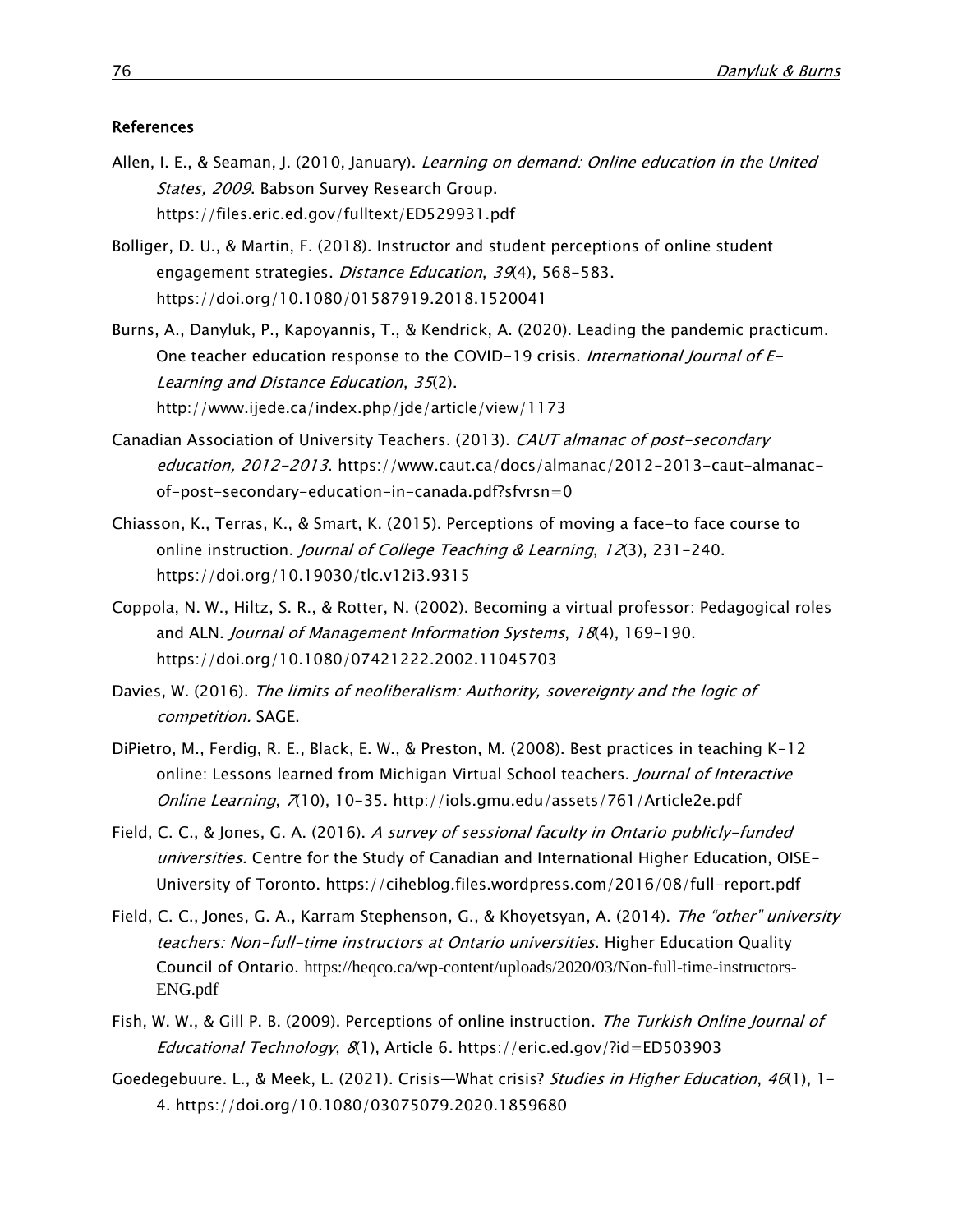- Gopaul, B., Jones, G. A., Weinrib, J., Metcalfe, A., Fisher, D., Gingras, Y., & Rubenson, K. (2016). The academic profession in Canada: Perceptions of Canadian university faculty about research and teaching. Canadian Journal of Higher Education, 46(2), 55-77. <https://doi.org/10.47678/cjhe.v46i2.185269>
- Hill, C., Rosehart, P., St. Helene, J., & Sadhra, S. (2020). What kind of educator does the world need today? Reimagining teacher education in post-pandemic Canada. Journal of Education for Teaching, <sup>46</sup>(4), 565-575. <https://doi.org/10.1080/02607476.2020.1797439>
- Hutchings, P., Borin, P., Keesing-Styles, L., Martin, L., Michael, R., Scharff, L., Simkins, S., & Ismail, A. (2013). The scholarship of teaching and learning in an age of accountability: Building bridges. Teaching & Learning Inquiry, 1(2), 35-47. <https://doi.org/10.20343/teachlearninqu.1.2.35>
- Jackson, B. L., & Jones, W. M. (2019). Where the rubber meets the road: Exploring the perceptions of in-service teachers in a virtual field experience. Journal of Research on Technology in Education, 51(1), 7–26.<https://doi.org/10.1080/15391523.2018.1530622>
- Karram Stephenson, G., Jones, G. A., Bégin-Caouette, O., & Metcalfe, A. S. (2020). Teaching, research and the Canadian professoriate: Findings from the 2018 APIKS survey. Higher Education Forum, 17, 25-41.<https://doi.org/10.15027/48953>
- MacDonald, M. (2013, January 9). Sessionals, up close. University Affairs[.](https://www.universityaffairs.ca/features/feature-article/sessionals-up-close/) <https://www.universityaffairs.ca/features/feature-article/sessionals-up-close/>
- Martin, F., Ritzhaupt, A., Kumar, S., & Budhrani, K. (2019). Award-winning faculty online teaching practices: Course design, assessment and evaluation, and facilitation. The Internet and Higher Education, 42, 34-43.<https://doi.org/10.1016/j.iheduc.2019.04.001>
- McKinney, K. (2006). Attitudinal and structural factors contributing to challenges in the work of the scholarship of teaching and learning. New Directions for Institutional Research, 2006(129), 37-50.<https://doi.org/10.1002/ir.170>
- Merillat, L., & Scheibmeir, M. (2016). Developing a quality improvement process to optimize faculty success. Online Learning, 20(3), 159-172. <https://doi.org/10.24059/olj.v20i3.977>
- Metcalfe, A. S. (2021). Visualizing the COVID-19 pandemic response in Canadian higher education: An extended photo essay. Studies in Higher Education, 46(1), 5-18. <https://doi.org/10.1080/03075079.2020.1843151>
- Muzzin, L. (2009, May). Equity, ethics, academic freedom and the employment of contingent faculty. Academic Matters, 19-22. [https://academicmatters.ca/assets/Academic\\_May09\\_web.pdf](https://academicmatters.ca/assets/Academic_May09_web.pdf)